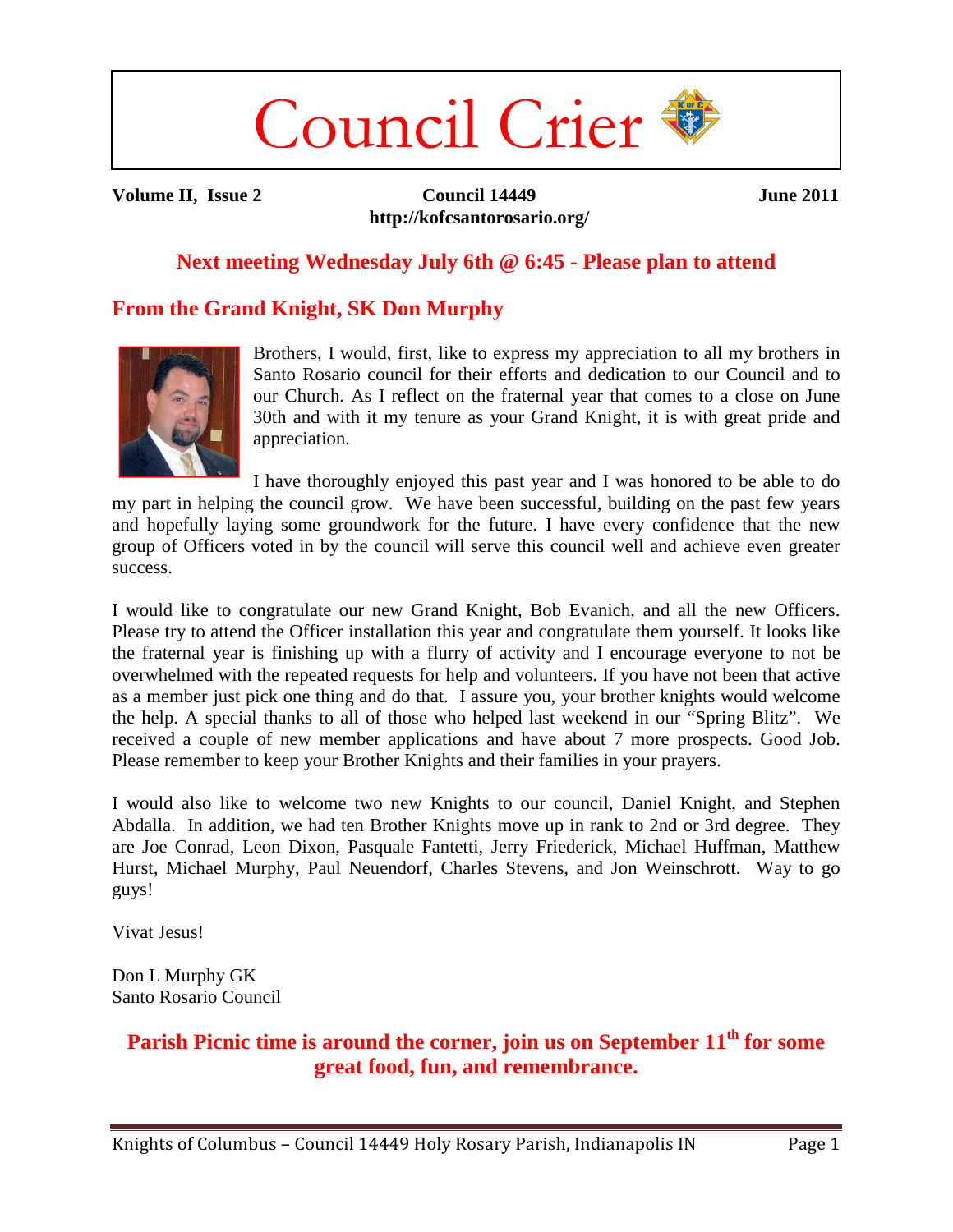# **Prayer Requests**

Please pray for Bob Born's sister who passed away this month after battling an illness. Please also remember to pray for Bob and his family.

Arvin Gallanosa learned on May  $18<sup>th</sup>$ , his father-in-law, Sergio Pichardo, died quite unexpectedly that morning in Spain, where he lived. Arvin is asking for prayers, including for his wife, Sandra, and her sister, Yolanda, both of whom live in the U.S.

## **From the DGK, Bob Evanich**

Holy Rosary Parish and the Knights of Columbus, Santo Rosario Council, congratulate Monica Barron and Eli Perry for winning the State Knights of Columbus Essay Contest for the eighth and tenth grades, respectively. Their essays on "The Responsibility of the Catholic Citizen in a Free Society" have been submitted to the K of C Supreme Council to compete at the international level. Santo Rosario Council made a brief presentation in Priori Hall on April  $17<sup>th</sup>$ .

**UPDATE!!** Indiana has provided one of the winning entries for the 2011 Catholic Citizenship Essay Contest. Eli Perry (Council #14449, Indianapolis) won 2nd place in the 10th grade age category. He will be receiving a check for \$200 as well as a framed certificate signed by the Supreme Knight. How wonderful this is for the Council, Lumen Christi School and the entire Holy Rosary Parish. Congratulations to Eli Perry and his family!

### **From our Council Advocate, SK Steve Watt**

Our council is planning a trip to Gibault on Sat June 25th. We will leave Holy Rosary at 9:00am and arrive in Terre Haute around 10:30am. We will tour the campus until noon. At 12:00 we will have lunch with the kids and then finish up the tour and head for Indianapolis at around 1:30pm. We should arrive back at Holy Rosary around 3 to 3:30pm. Gibault is the main charity of the Indiana Knights of Columbus and as you will read below the K of C is still very much a part of the organization. The Indiana K of C museum is also located on the grounds of Gibault and will be a part of the tour.

A little history about Gibault:

"Providing life-changing opportunities since 1921."

On October 9, 1921, 20,000 people traveled to Terre Haute, Indiana for the dedication of the Gibault Home for Boys, the realization of an idea first conceived in 1909 by the Indiana Knights of Columbus. The Knights had long dreamed of establishing a much-needed "refuge for wayward boys" and after years of planning, this dream became reality. The school was named after Father Pierre Gibault, the patriot priest of the American Revolution. It was located on the former Fred B. Smith estate just south of Terre Haute. In 1936, Gibault opened its doors to boys from every Midwestern state and within a few years, Gibault's enrollment had grown to more than 100 boys from throughout the Midwest.

Over the years, Gibault has changed physically and programmatically to accommodate the everchanging needs of troubled youth. From the Smith Mansion, Gibault has grown to become a sprawling 360-acre campus and employs more than 200 full and part time staff. Gibault has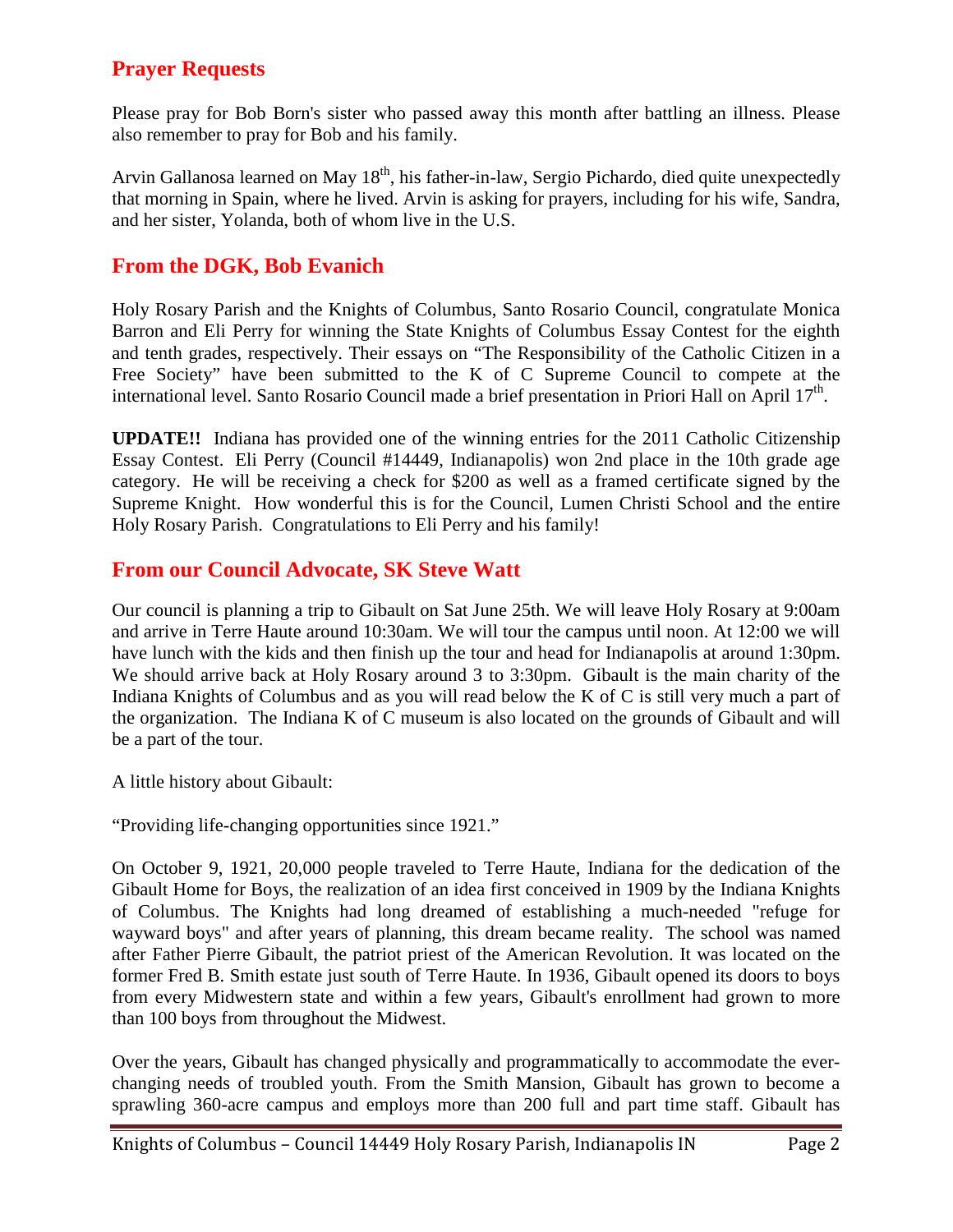expanded its services not only to delinquent males, but also to sex abusers and females. Gibault also developed a day treatment program, as well as emergency and respite care programs. In 2004, Gibault continued to increase its continuum of care by providing programming for children affected by Asperger Syndrome. The summer of 2005 saw the opening of the PRTF (Psychiatric Residential Treatment Facility) unit.

Gibault also has a campus in Springfield, OH at the site of the former Clark County Children's Home, group homes in Shelbyville, IN and in the fall of 2008 Jasper County Youth Center became a part of Gibault.

Gibault provides life-changing opportunities for children, adults, families and communities. The continuing excellence of Gibault is made possible by the generosity of the Indiana Knights of Columbus and Gibault's donor family - thousands of people who care deeply about the troubled children Gibault serves.

Please RSVP to Steve Watt if you will be joining us. rookie\_gator@att.net

# **From the Community Activity Chairman, Jerry Friederick**

The Santo Rosario Knights Carlos Rivas & family, Don Murphy & family, Jon Weinschrott & family, Eric Slaughter, Jerry Mattingly and Steve Watt participated in serving meals and cleaning up at the Holy Family Shelter the past 3 months (Feb.-Apr.) which usually involves about 2 to 3 hours.

A number of Knights assisted with the Catholic Home School Convention on May 14 with our Grand Knight providing the food for the attendees. Mayor Gregory Ballard and State Senator Patricia Miller visited and spoke with a Q & A session and encouraging the parents.

Lastly, I am looking for a bench vice to add to the work bench I just made from the old stairwell boards from our son's Eagle Scout project for maintenance of the Bells and Towers, so if you have one, please contact me.

Thank you for all that helped in these endeavors! stpatrick@lightbound.com

## **A Note from the Financial Secretary, SK Jay Stanley**

In the 2nd quarter of 2011 our council once again stepped up and I tracked 235+ hours of service to the parish and community through council activities. This puts us at 1,300+ hours for the fraternal year. Of course this does not take into account the countless hours our Knights volunteer outside the council.

I'd like to mention a few recent activities:

- o Edwin Barron coordinated our first blood drive for the parish. This event was a tremendous success collecting 22 units for the good of the cause.
- o Gary Willen coordinated yet another Knight of Reflection for the spiritual enrichment of our men.
- o A collection was taken up for the Bishop Simon Brute College Seminary.

These are a few of the many activities in our council. There are always opportunities for you to get involved.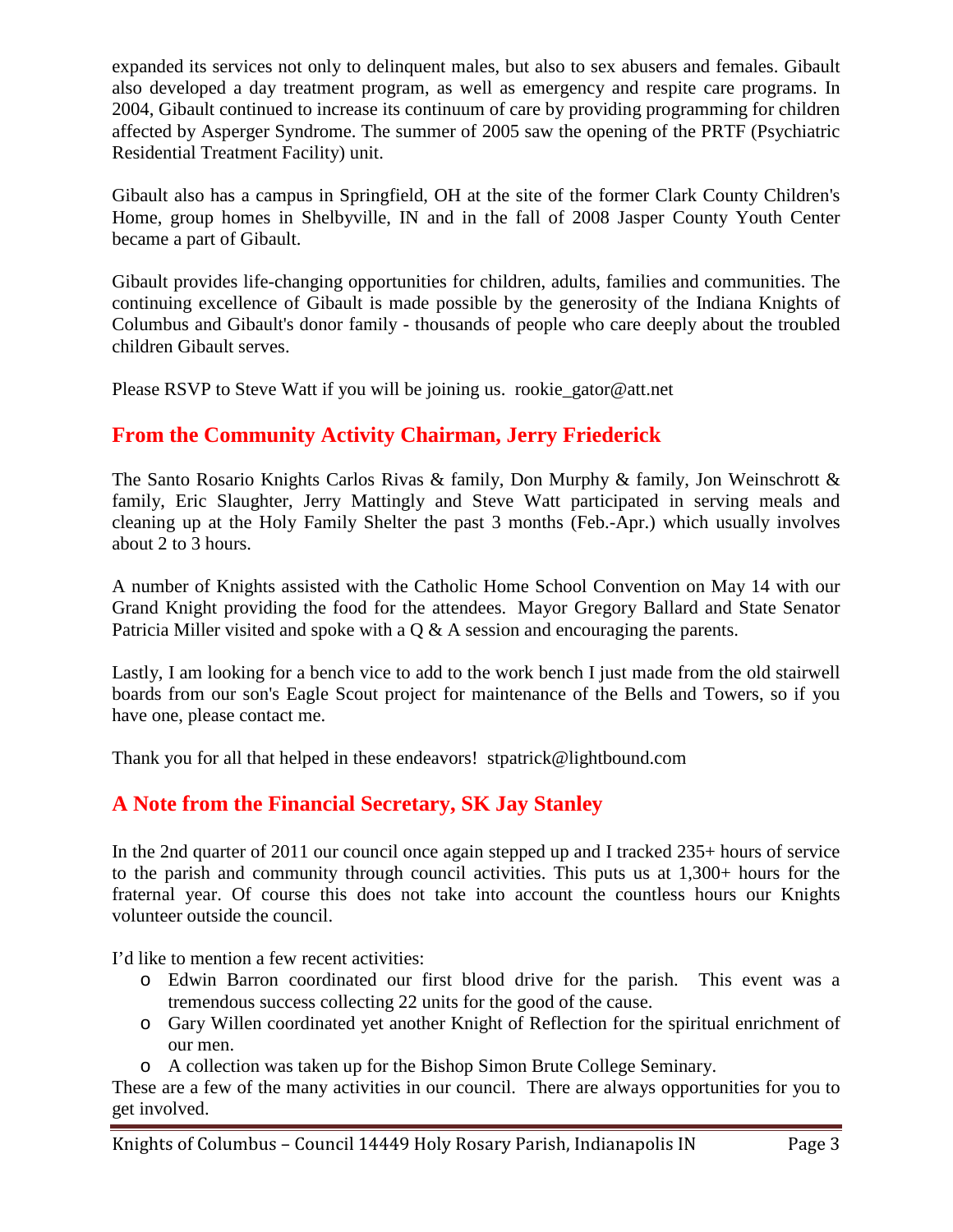**The 2011 State Golf Tournament** will be played in Terre Haute, hosted by St. Mother Theodore Guerin Council 541 (home council of our State Deputy), and chaired by Dave Gorrell. Dave has made arrangements to play at the Terre Haute Country Club and the Idle Creek Country Club. These courses are very different and top quality.

The tournament will be on July 16th  $\&$  17th. The registration fee for both days is \$115, which includes green fees, cart, dinner, and gifts. Play golf Saturday, go to Mass Saturday night, and play golf Sunday. It is usually a great time, especially with brother Knights.

It would be nice to get a group of guys going, so if you would like to play, let me know and I will coordinate. I need to have the registration with  $\frac{1}{2}$  in by the end of June. Let me know if you have questions.

Keep up the great work brother Knights! ebjcstanley@sbcglobal.net

# **Ask Father Magiera**

Q: There are rumors, discussions, and opinions of a new revised missal coming out soon. One is a concern that will mix the Ordinary and the Extraordinary forms. It is feared by some that this will mean the official end to the Tridentine Mass, and we will be forced to accept this "new" Mass in its place. Will this be the case?

A: Where would we be without rumors? There will always be idiots among us, so, we just have to deal with that. I have no idea what the actual intention of the Holy Father is. I know that he's committed to the reform of the reform. His permission for the Extraordinary Form (EF) is one of the ways of doing this. The Masses would exist side by side and influence each other. True, there's a new translation of the missal coming out and which will be in use as of Advent, but this is for the Ordinary Form (OF).

Who knows, somewhere down the line, and I've heard this from various sources, there may very well be a merging and purging, or an integration of the two forms, but if and when such a thing comes to pass, I believe your great grandchildren will all be long dead. The OF and the EF ain't going anywhere for a while and I just wish rumor mongers and alarmists would just take a pill or take a walk - preferably a long walk, somewhere in the Himalayas.

# **From Supreme Knight, Carl Anderson**



### Blessed Pope John Paul II was an extraordinary witness of faith and love, seeking unity with Christ above all

During the days leading up to the beatification of Blessed John Paul II, I was frequently asked by journalists whether I thought the Vatican was rushing John Paul II's path to sainthood. My answer was simple: "If the Lord had not wanted John Paul II beatified now, he would not have granted the miracle that was attributed to his intercession."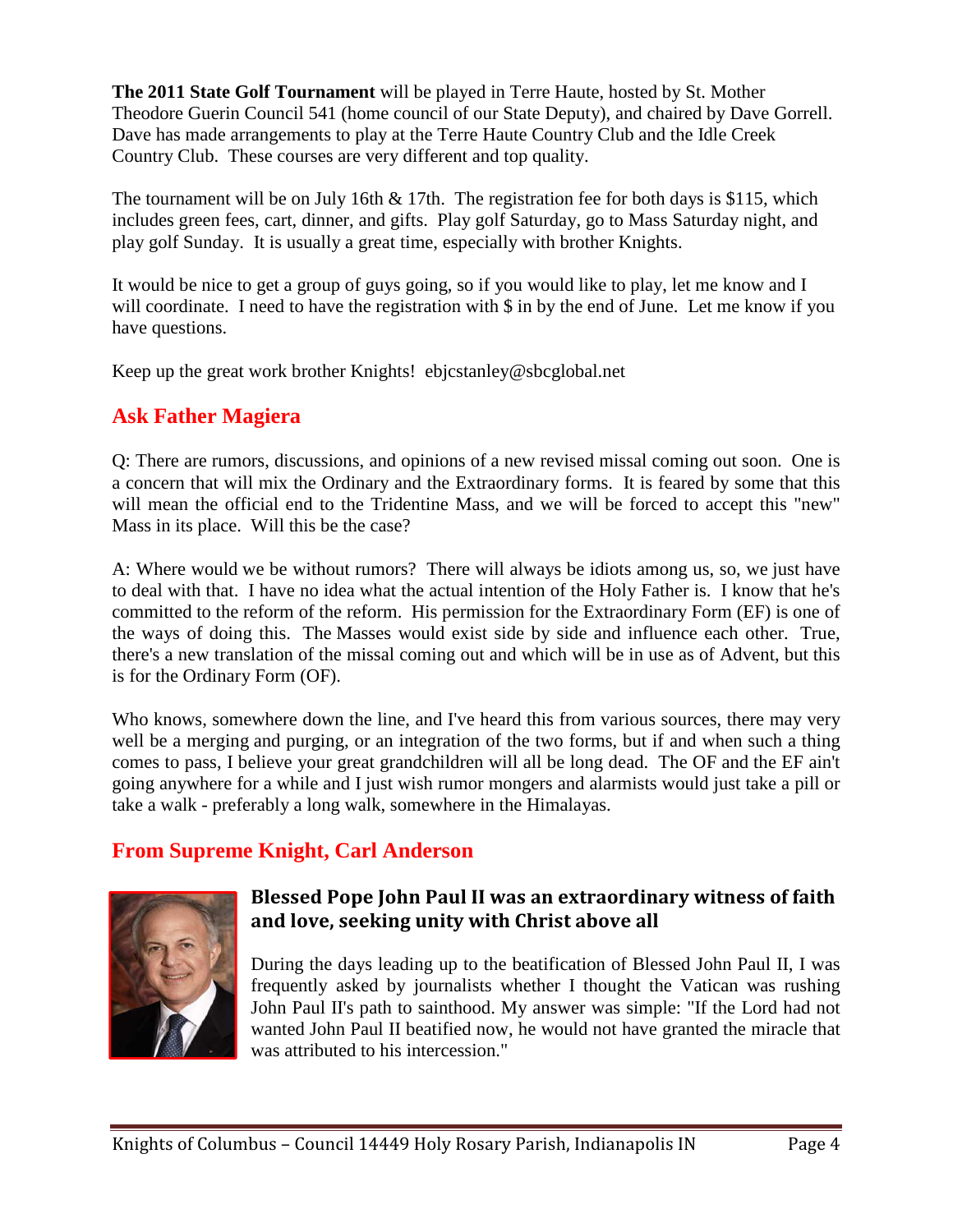The so-called "waiting period," which was shortened in the case of Pope John Paul II, is one way to help ensure that procedures are followed and requirements are met. The important test is that the pope and the Congregation for the Causes of Saints are satisfied that all the standards have been fulfilled.

As Pope Benedict XVI observed in his homily during the beatification Mass May 1, he wanted the cause of beatification "to move forward with reasonable haste" because "of the ways God's people showed their veneration" for John Paul II and "because this is what was pleasing to the Lord."

The world saw the extraordinary witness and heroic Christian virtue that marked the nearly 27 years of John Paul II's papacy. We might say that the world pronounced its judgment on him during his funeral Mass when hundreds of thousands of people chanted, "*Santo Subito!*" ("Sainthood now!").

To be sure, the beatification of John Paul II is not a scorecard on his papacy. Rather, it is a judgment on his living the Christian life. But the beatification does tell us something very important about the papacy of his successor, Pope Benedict XVI, and about the papacy in general.

Many may remember the common wisdom among journalists that was expressed during the conclave held after the death of John Paul II. Some thought the pendulum had swung too far in one direction and that the new pope needed to be a "corrective," to return the Church to some unspecified "middle ground."

While the image of a swinging pendulum may be appropriate in a secular political context, where public attitudes shift back and forth between the political left and right, it is not adequate to understand a Church guided by the Holy Spirit along the sure path of salvation history.

A shining example of this reality was the election of Cardinal Joseph Ratzinger to succeed Pope John Paul II. Pope Benedict XVI's episcopal motto — "*Cooperators veritatis*" ("Co-workers of the truth") — provides a key to our understanding. If we recognize the fundamental responsibility of a bishop to be a teacher, that is, to be a cooperator with the truth, then the pope is an unparalleled example of this teaching office.

As Pope Benedict observed in his homily, during his 23 years of service as prefect of the Congregation for the Doctrine of the Faith, he was one of John Paul II's closest co-workers. In that capacity, he came "to revere him all the more." Benedict also referred to the "witness of faith, love and apostolic courage" of Blessed John Paul II, whom he said exemplified "a personal and communitarian existence directed to Christ."

In the closing words of his homily, Pope Benedict gave the clearest reason for the beatification of John Paul II: "He lived out in an extraordinary way the vocation of every priest and bishop to become completely one with Jesus."

For more than three decades, the Knights of Columbus has been privileged to be "co-workers" with these two great popes and has supported many projects essential to their ministry. But our greatest privilege has been to experience their "witness of faith, love and apostolic courage" and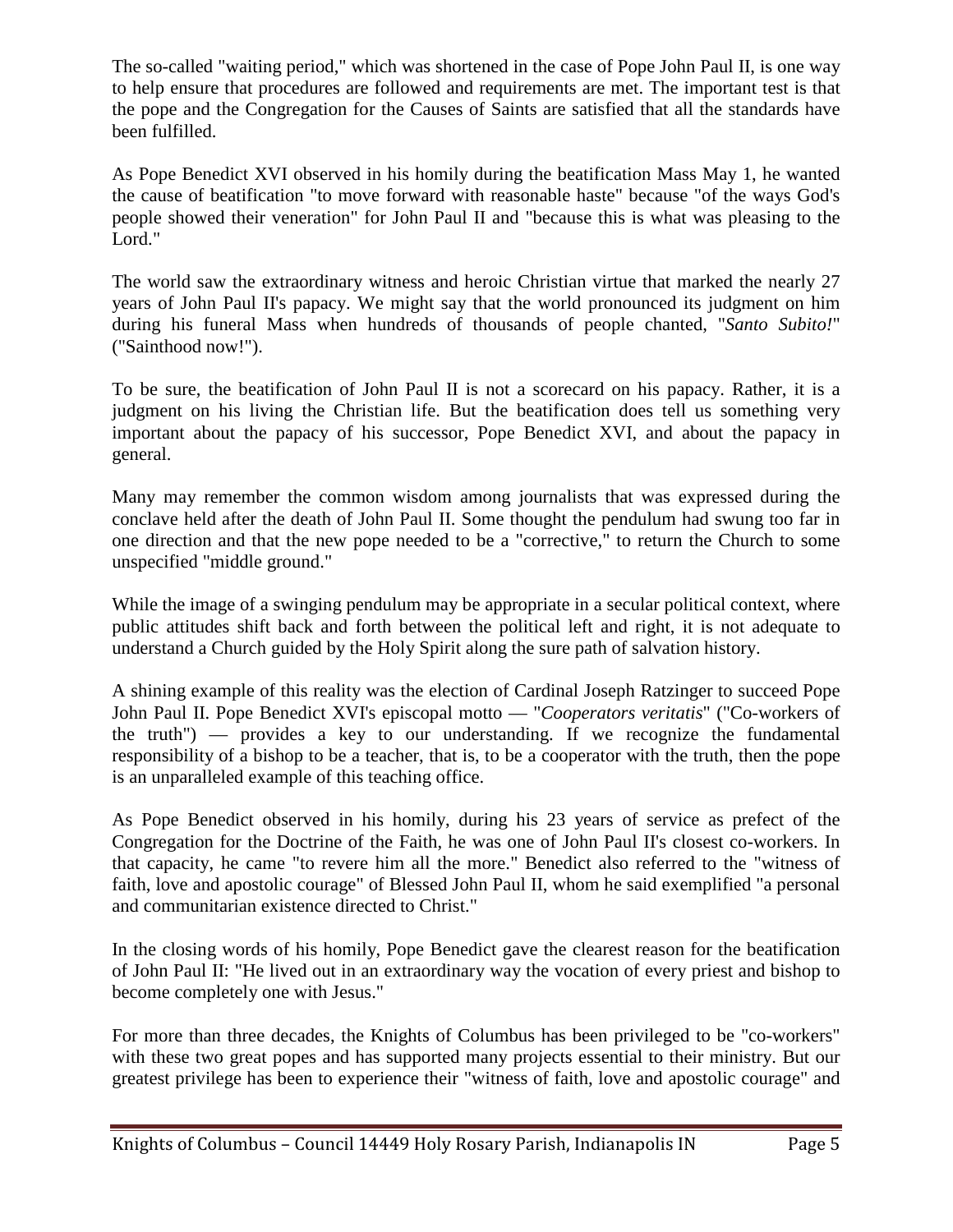in our own way to be their co-workers in this sense. May the prayers of Blessed John Paul II sustain us in this work.

*Vivat Jesus!* 

# **From our Field Agent, SK Don R. Murphy**

Spring is a time for renewal and summer is almost here! With the winter doldrums behind us and hopefully all the rain, I'm sure you are ready to get outside with your family and be part of this renewal.

It is also a perfect opportunity to take a few moments to consider your goals and what's important to you and your loved ones. Are you planning to welcome a new child or sending one to college? Are you looking forward to retirement? Will you have enough money to accomplish these goals? What would happen if something happened to you?

Whether or not you have life insurance with the Order, I'll be happy to meet with you and examine how you can meet your needs and goals. If you've had any life changes since you last bought a policy (new home, new child, new job, etc.), chances are your life insurance needs to be updated. Maybe an annuity or long-term care plan appeals to your situation. Whatever the case, I'll work with you to make sure you have the coverage you need at a price you can afford.

When we meet, you'll discover that the time we spend together will be a commitment to your future and your family's well-being. Let's get together soon to renew your financial goals with the stable backing of the Knights of Columbus.

I'm at 317-532-7330 or don.murphy@kofc.org. Contact me – let's talk.

Don R Murphy Knights of Columbus Insurance

# **Volunteer Opportunities at Holy Family Shelter**

#### **Volunteer – Guest Services**

Guest Service Volunteers offer a close relationship to the families staying at Holy Family Shelter. Persons interested in fulfilling this position must display excellent communication skills. Volunteers assist staff with the daily functions of the shelter. Duties may include filing, answering telephones, assisting donors with donations, and distributing hygiene items to residents. Guest Service Volunteers are generally scheduled 1x/wk or 2x/month for two to three hour shifts. We ask for a one year commitment for this position. All volunteers must complete an application, and attend an orientation and tour to prepare for duty.

#### **Volunteer – Lunch/Dinner Servers**

Lunch/Dinner Servers provide assistance during weekend and holiday meal preparation. Duties may include food preparation, serving meals to residents, and cleaning the kitchen area. Lunch/Dinner Volunteers are generally scheduled one meal shift per month, but we also have opportunities from time to time for 1x meal volunteers. Lunch on weekends and holidays is at